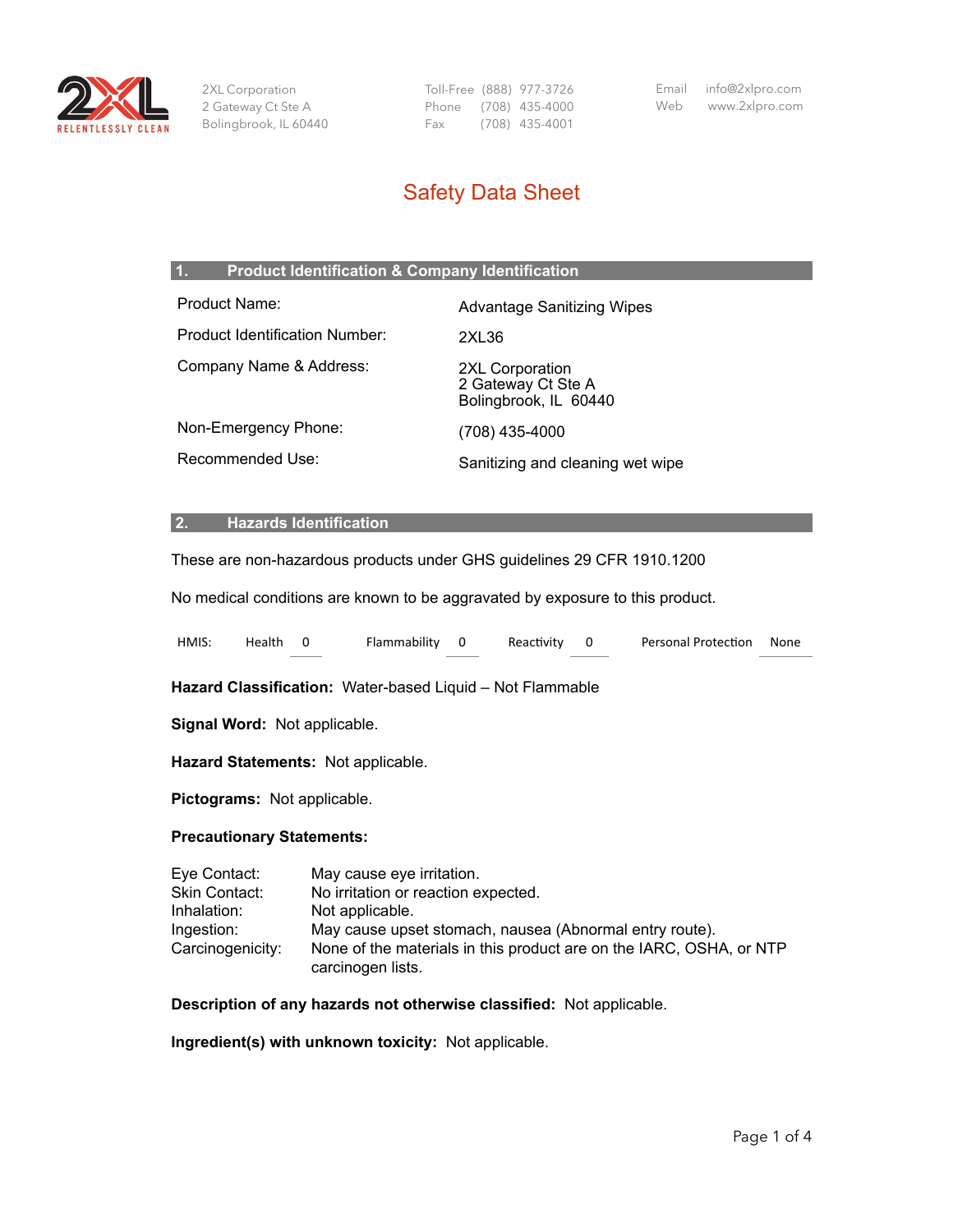| 2XL Corporation       |     | Toll-Free (888) 977-3726 | Email info@2xlpro.com |
|-----------------------|-----|--------------------------|-----------------------|
| 2 Gateway Ct Ste A    |     | Phone (708) 435-4000     | Web www.2xlpro.com    |
| Bolingbrook, IL 60440 | Fax | (708) 435-4001           |                       |

#### **3. Composition/Information on Ingredients**

| <b>Ingredient Name</b>                                          | <b>CAS Number</b> | Approximate<br>Weight % |
|-----------------------------------------------------------------|-------------------|-------------------------|
| Contains no hazardous components as defined in 29 CFR 1910.1200 |                   |                         |
| Absorbent Material                                              | ~20               |                         |
| Water                                                           | 7732-18-5         | ~180                    |

#### **4. First Aid Measures**

| Do not rub eyes. Flush eyes thoroughly with water for 15 minutes. If<br>condition worsens or irritation persists, contact physician. |
|--------------------------------------------------------------------------------------------------------------------------------------|
| Not applicable.                                                                                                                      |
| Not applicable.                                                                                                                      |
| Do not induce vomiting. Contact a physician or Poison Control Center.                                                                |
|                                                                                                                                      |

#### **5. Fire Fighting Measures**

**Suitable extinguishing media:** SMALL FIRES: Any extinguisher suitable for Class B fires, dry chemical, CO2, water spray or fire fighting foam. LARGE FIRES: Water spray, fog or fire fighting foam. Water may be ineffective for fighting the fire, but may be used to cool fire exposed containers. Keep containers and surroundings cool with water spray.

**Specific hazards during fire fighting:** Firefighters must be equipped with full protective gear including self-contained breathing apparatus.

**Special protective equipment for fire-fighters:** Firefighting activities that may result in potential exposure to high heat, smoke or toxic by-products of combustion should require NIOSH/MSHA- approved pressure-demand self-contained breathing apparatus with full face-piece and full protective clothing.

#### **Further information:** None

#### **6. Accidental Release Measures**

**Personal precautions:** Ventilate the area.

**Environmental precautions:** Not applicable.

**Methods for cleaning up:** Water clean up and rinse. May cause slippery surfaces.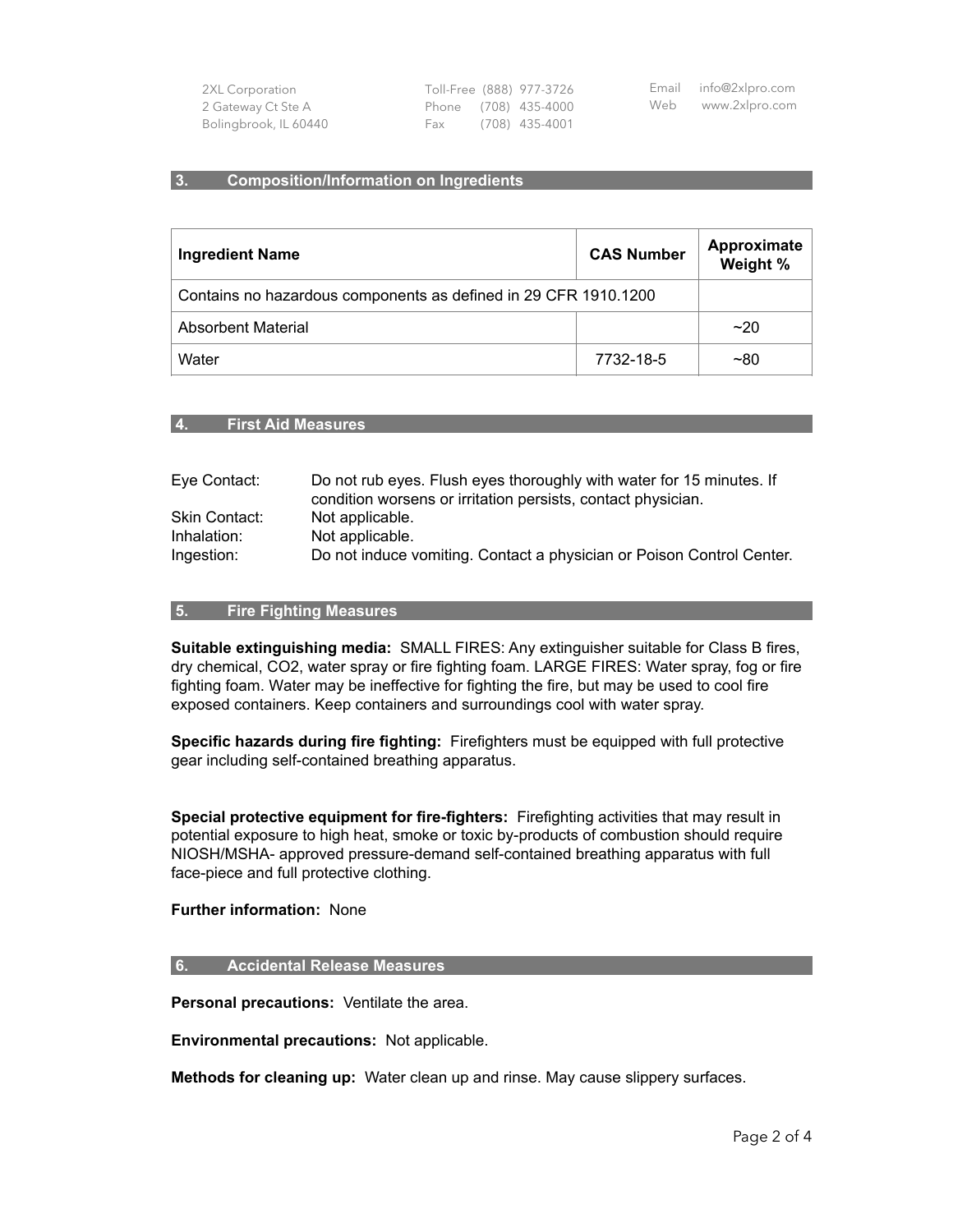| 2XL Corporation       |  | Toll-Free (888) 977-3726 | Email info@2xlpro.com |
|-----------------------|--|--------------------------|-----------------------|
| 2 Gateway Ct Ste A    |  | Phone (708) 435-4000     | Web www.2xlpro.com    |
| Bolingbrook, IL 60440 |  | Fax (708) 435-4001       |                       |

# **7. Handling and Storage**

**Precautions for safe handling:** Store at normal room temperature away from reach of small children.

**Conditions for safe storage, including incompatibilities:** Keep containers sealed. Use older containers first. Avoid freezing conditions.

## **8. Exposure Controls / Personal Protection**

| Eye Protection:                   | None required under normal conditions. |
|-----------------------------------|----------------------------------------|
| <b>Skin Protection:</b>           | None required under normal conditions. |
| <b>Respiratory Protection:</b>    | None required under normal conditions. |
| Ventilation:                      | None required under normal conditions. |
| Protective Equipment or Clothing: | None required under normal conditions. |

# **9. Physical and Chemical Properties**

| Appearance:                   | Towelette impregnated with clear liquid |
|-------------------------------|-----------------------------------------|
| pH Value:                     | $4.8 - 5.1*$                            |
| Viscosity:                    | Not Applicable                          |
| Odor:                         | Dependent on fragrance                  |
| Initial boiling point & range |                                         |
| Flash Point (liquid):         | >200°F (closed cup)                     |
| <b>Boiling Point:</b>         | Not known                               |
| Melting or Freezing Point:    | Not known                               |
| Upper explosive limit         | Not known                               |
| Lower explosive limit         | Not known                               |
| Vapor Density (Air=1):        | Not known                               |
| Vapor Pressure (mm Hg):       | Not known                               |
| Percent Volatile (by weight): | $1.0*$                                  |
| Solubility in Water:          | Soluble                                 |
| Evaporation Rate:             | Not known                               |
| Density:                      | 8.32 lbs/gal                            |

\*Tested using the liquid component of the towelette.

# **10. Stability and Reactivity**

Reactivity: Stable under normal use and storage conditions. Possibility of hazardous reactions: Stable under normal use and storage conditions. Conditions to avoid: Do not store near heat or open flame.

# **11. Toxicological Information**

No acute or chronic toxic effects expected when used according to directions.